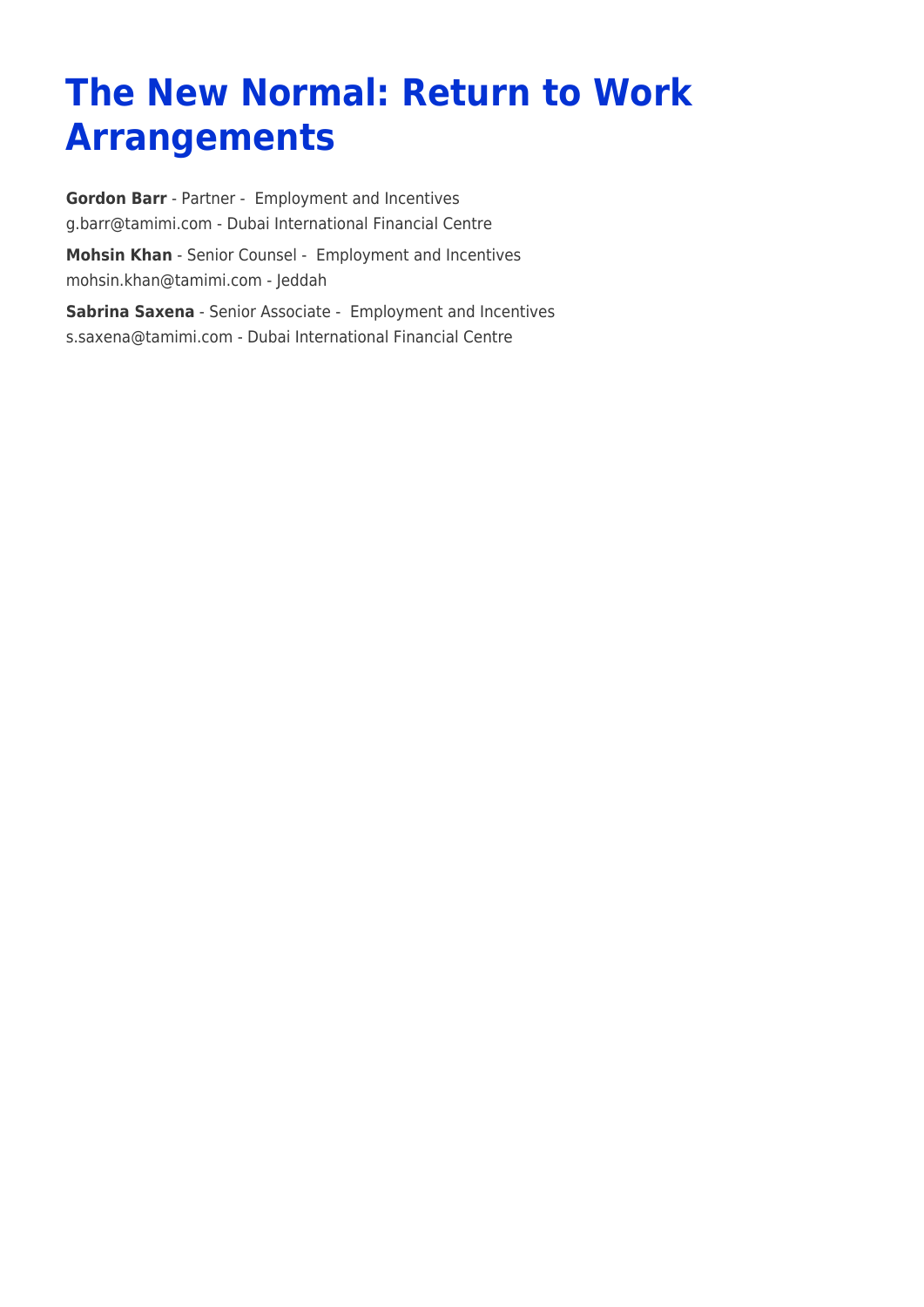

This illustration is inspired by the original painting of *The Starry Night* by Vincent van Gogh.

### **Introduction**

As a result of the COVID-19 pandemic, the United Arab Emirates ("**UAE**"), the Kingdom of Saudi Arabia ("**KSA**") and Qatar governments put in place a number of health and safety measures to ensure the welfare of their country and reduce the spread of COVID-19. One of the main initiatives adopted was the requirement to work from home and not attend the office.

At the beginning of 2021, the UAE, KSA and Qatar started to provide COVID-19 vaccinations to nationals and expatriate residents and as a result, there has been a relaxation on the requirement to work from home and many employees have returned to work from the office.

Employers across the UAE, KSA and Qatar have an obligation to protect the health and safety of their employees in the work place and provide a safe working environment and therefore it is important that employers carefully consider their obligations prior to requiring employees to return to office based working. This is particularly prevalent in the healthcare sector where a large proportion of employees are often exposed to individuals who may be infected with COVID-19 including patients, caregivers etc.

Within this article, we consider the factors that healthcare employers should bear in mind when requiring employees to take the vaccine and/or return to office based working.

### **Can an employer require its employees to return to the office?**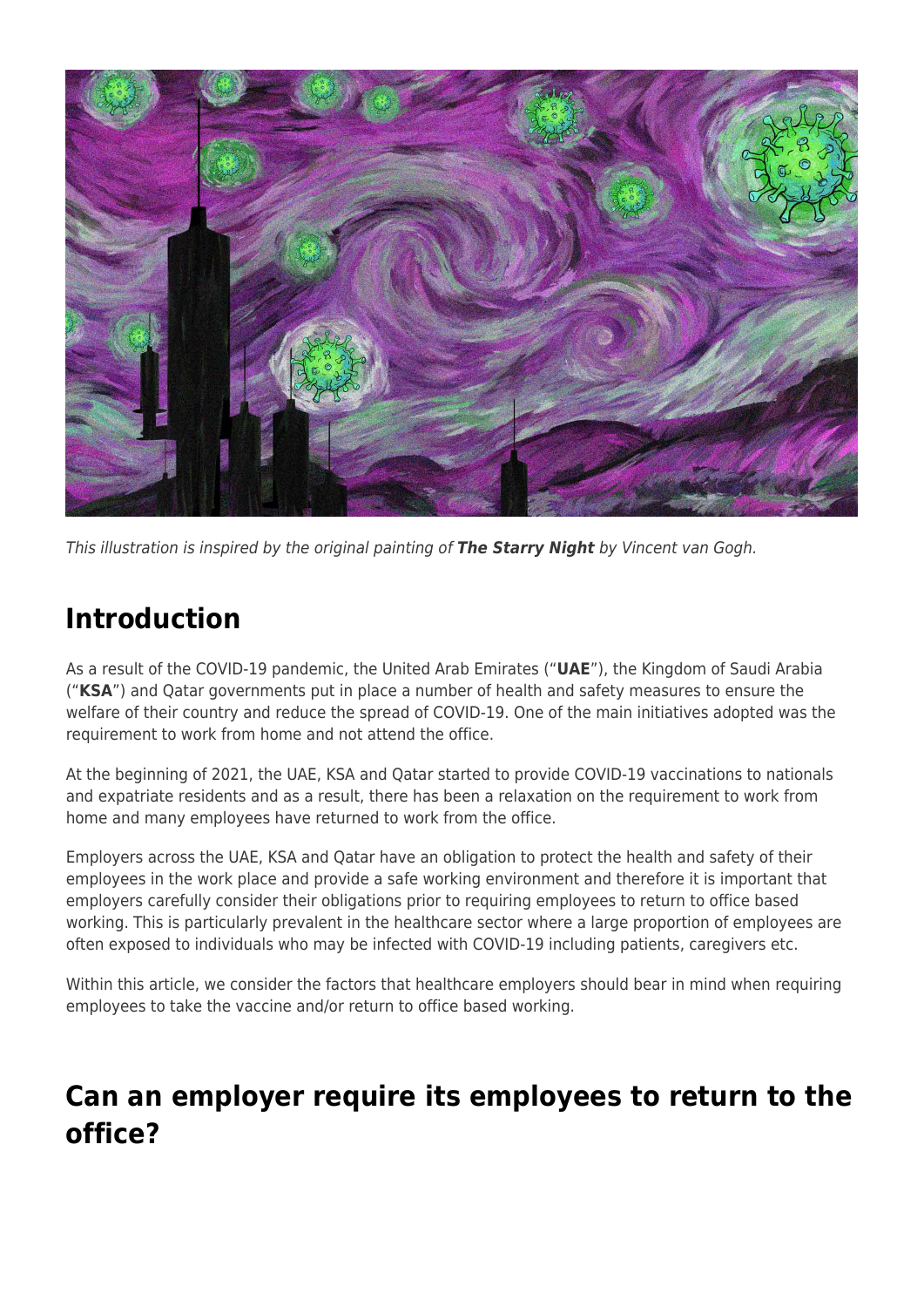### **UAE**

Yes, the previous capacity restrictions have been lifted across the UAE and 100% of employees are now permitted to return to the office.

#### **KSA**

Yes, employers can require employees to return to the office with the exception of any groups who may be medically exempted from receiving the vaccine.

#### **Qatar**

Effective, 3 October 2021 the previous capacity restriction has been lifted and 100% of employees in both the public and private sector are permitted to return to the office.

# **Do employees need to be vaccinated in order to return to the office?**

### **UAE**

No, there is no requirement for employees to be vaccinated. The Abu Dhabi government has confirmed a requirement that all employees (vaccinated and unvaccinated) employed in the private sector must undertake a PCR test every 14 days to ensure that they remain COVID-free. There has been no similar guidance issued in Dubai or any of the other Emirates.

### **KSA**

Yes. The Saudi authorities announced that, with effect from 1 August 2021, employees must be vaccinated in order to attend the office. There are exemptions for workers who are unable to be vaccinated for any reason, including medical reasons. Further, the Saudi authorities announced that, with effect from 10 October 2021, employees will need to have completed the required doses of an approved vaccine in order to attend the workplace. Moreover, employers must also require employees to prove their vaccination status through the 'Tawakkalna' smartphone application as a condition for entry to the workplace. With effect from 1 February 2022, all citizens and residents of Saudi Arabia must also take a booster dose of the vaccine to maintain their status as being "immune" on the Tawakkalna application. The booster dose will become mandatory eight months after receiving the second dose of the vaccine.

#### **Qatar**

No, it is not mandatory for employees to be vaccinated. However, employees who are neither (a) fully vaccinated nor (b) recovered from COVID-19; need to undertake weekly COVID-19 tests (rapid or PCR).

# **Can an employer require its employees to take the vaccine?**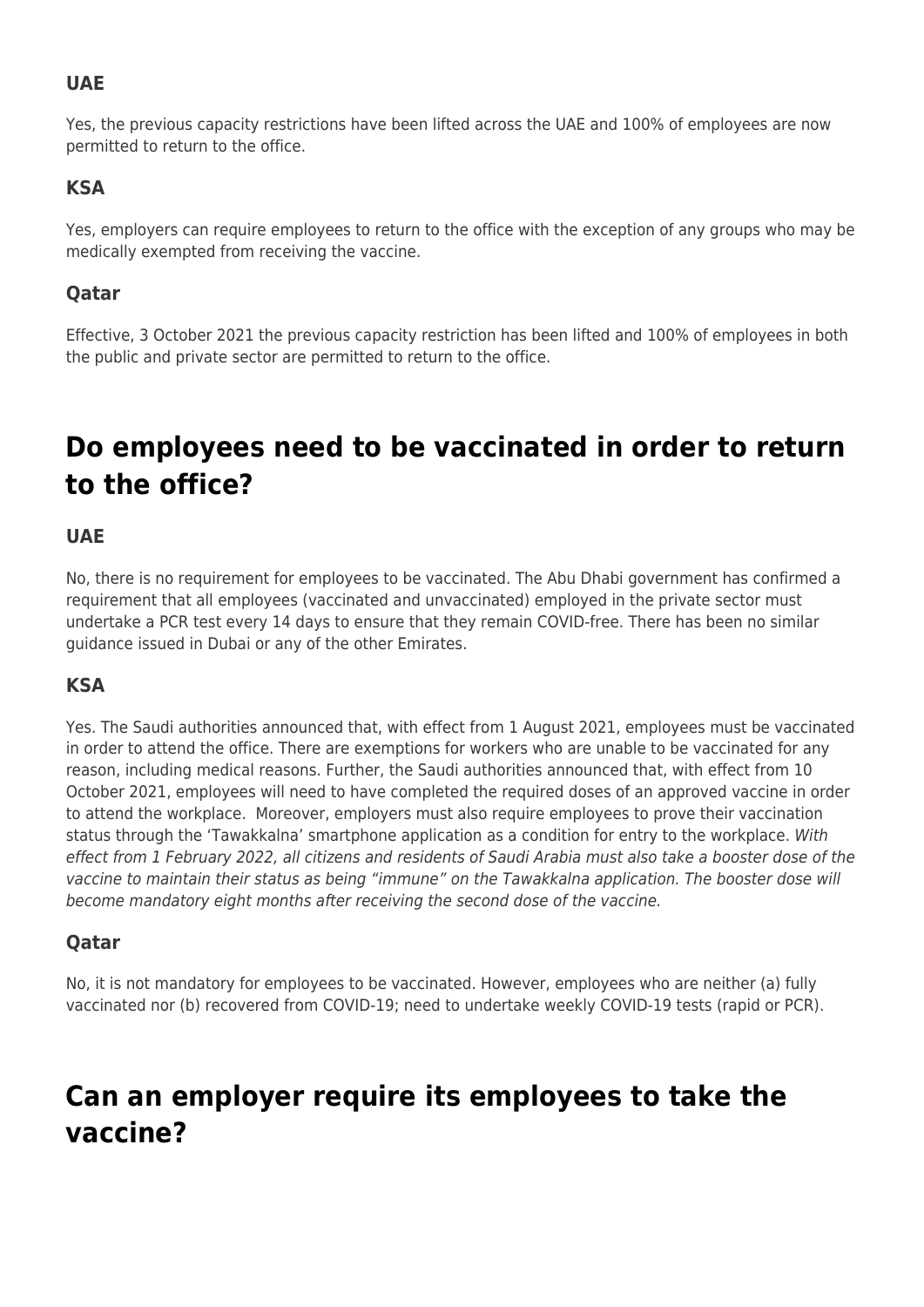### **UAE**

Given that the requirement to take the vaccine is not mandatory, employees can choose whether to take the vaccine and an employer cannot legally force its employees to do so. Notwithstanding this, employers have an obligation to protect the health and safety of their employees in the workplace and therefore employers could argue that an employee's refusal to take a vaccine would result in the employer breaching its obligations. As such, there is a clear conflict between an employee's right to choose whether to be vaccinated and the employer's health and safety obligations.

Employers should be mindful that there are a number of reasons as to why an employee may not be able to take the vaccine, for example, where an employee has certain health conditions including compromised immune systems, many medical practitioners are advising those employees not to take the vaccine.

The requirement to take the vaccine should therefore be considered on a case by case basis with respect to each employee's personal situation (in addition to their role, and the levels of risk of contracting or passing on the virus in the workplace).

Requiring doctors and front-line workers to be vaccinated could be considered as reasonable due to the high-risk nature of the work, and the fact that being vaccinated in these circumstances is essential to prevent the spread of the virus and protect their patients.

However, for administrative staff or employees who have limited contact with other individuals, it may be more difficult for an employer to show that the instruction is reasonable.

### **KSA**

COVID-19 vaccinations remain voluntary in KSA but any employees who are not vaccinated will not be permitted access to their workplace. Employers must therefore require employees to take the vaccine in order to attend the office. Moreover, as the Saudi authorities have required that all employees must be vaccinated in order to attend the workplace, employers must implement different rules for vaccinated and unvaccinated individuals. The Saudi Ministry of Human Resources and Social Development has issued guidance for employers to manage any unvaccinated employees, and this includes requiring them to work remotely, utilizing annual leave, taking unpaid leave or ultimately taking disciplinary action.

### **Qatar**

Vaccination is not mandatory in Qatar and, as such, employers cannot force employees to be vaccinated. However, Qatar authorities have mandated that employees should provide evidence of vaccination, COVID-19 recovery or weekly negative COVID-19 test results (rapid test or PCR) in order to be allowed to enter the work premises. Given that other options are available, an employer would not have any legal basis to mandate obligatory vaccination for their employees.

# **What protective measures should an employer put in place when requiring employees to return to the office?**

### **UAE**

The UAE authorities have confirmed that despite the fact that the vaccine is being administered (with approximately 80% of the population having received the vaccine to date), this does not mean that